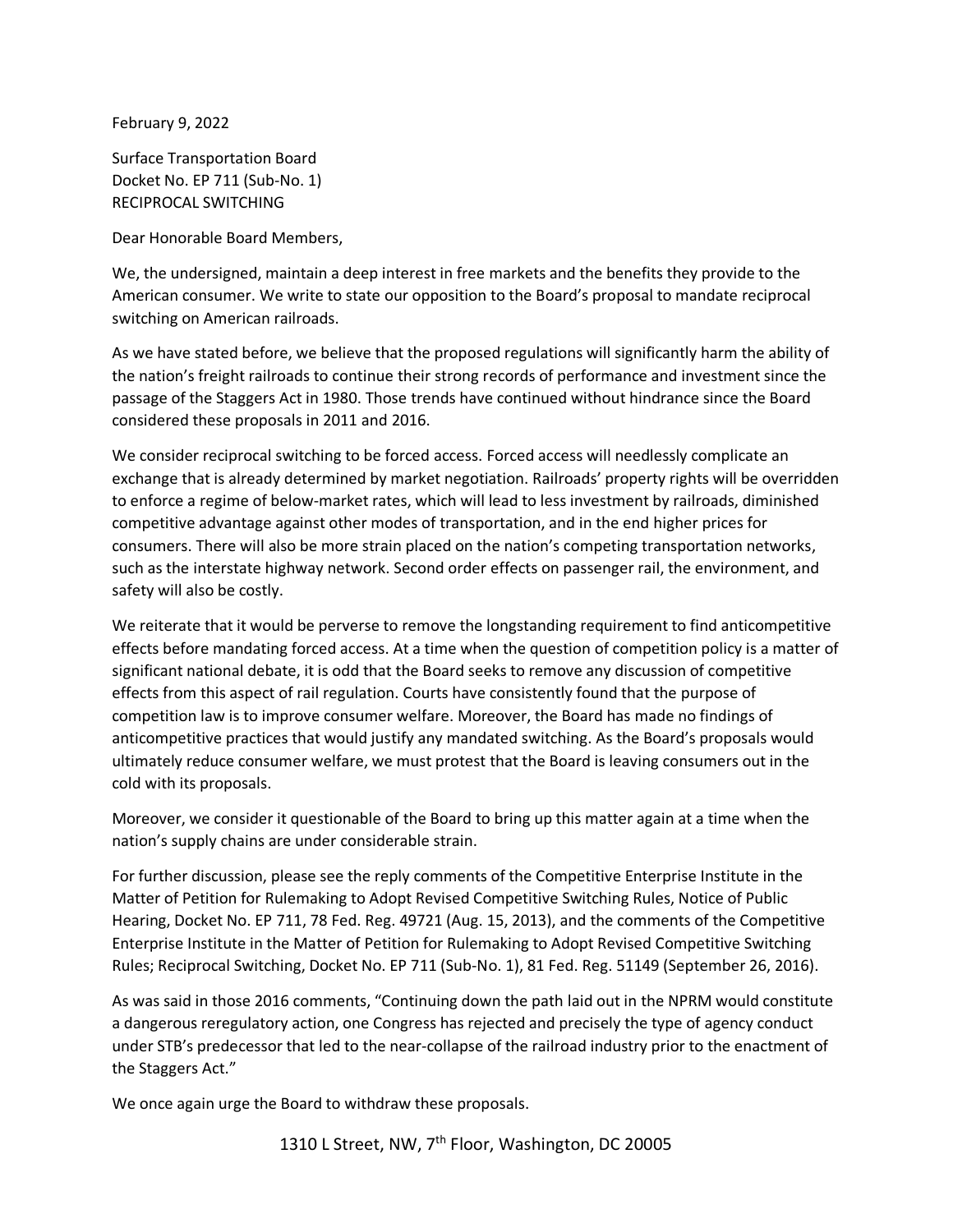## Sincerely,

Iain Murray Vice President and Senior Fellow Competitive Enterprise Institute

James L. Martin Founder/Chairman 60 Plus Association

Saulius "Saul" Anuzis President 60 Plus Association

Steve Pociask President / CEO American Consumer Institute

Brent Wm. Gardner Chief Government Affairs Officer Americans for Prosperity

Robert Alt President and Chief Executive Officer The Buckeye Institute

Garrett Ballengee Executive Director Cardinal Institute

Ryan Ellis President Center for a Free Economy

Andrew F. Quinlan President Center for Freedom and Prosperity

Jeffrey Mazzella President Center for Individual Freedom

David McIntosh President Club for Growth Ashley Baker Director of Public Policy The Committee for Justice

Jon Decker Executive Director Committee to Unleash Prosperity

Yaël Ossowski Deputy Director Consumer Choice Center

Matthew Kandrach President Consumer Action for a Strong Economy

Douglas Holtz-Eakin President American Action Forum\*

Annette Thompson Meeks CEO Freedom Foundation of Minnesota

Adam Brandon President FreedomWorks

Jessica Anderson Executive Director Heritage Action for America

David R. Henderson Research Fellow Hoover Institution\*

Andrew Langer President Institute for Liberty

Tom Giovanetti President Institute for Policy Innovation